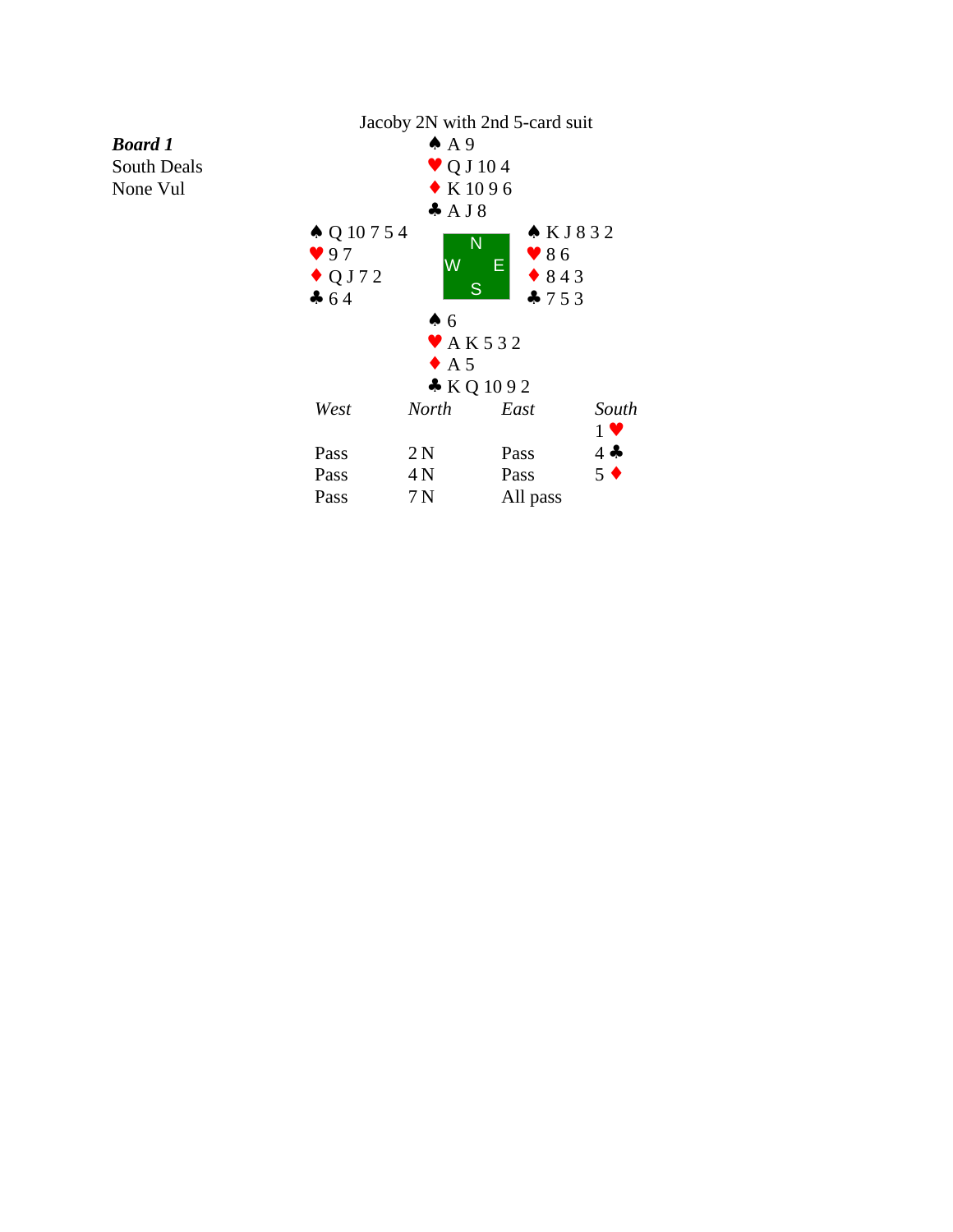## *Board 2*

North Deals None Vul

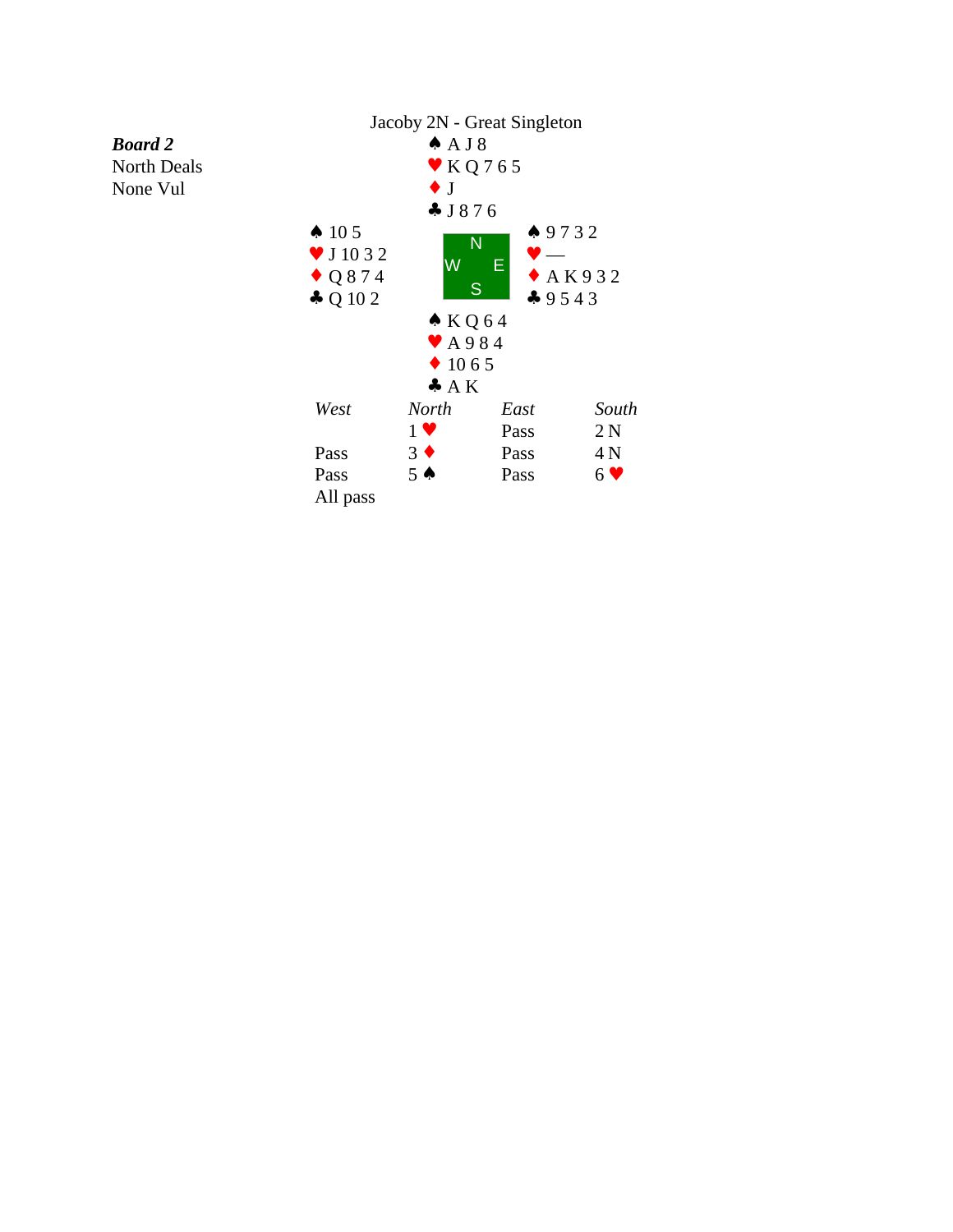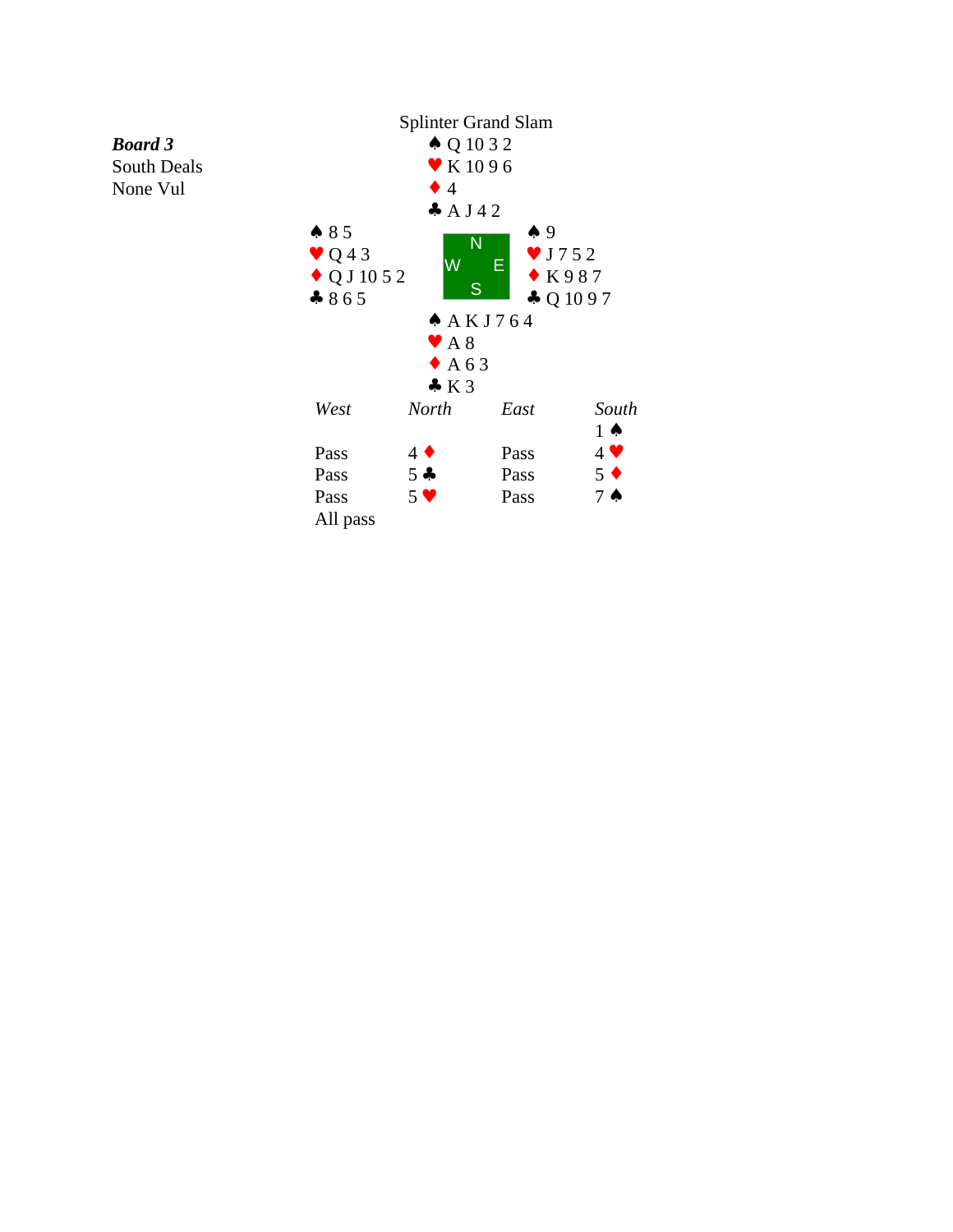

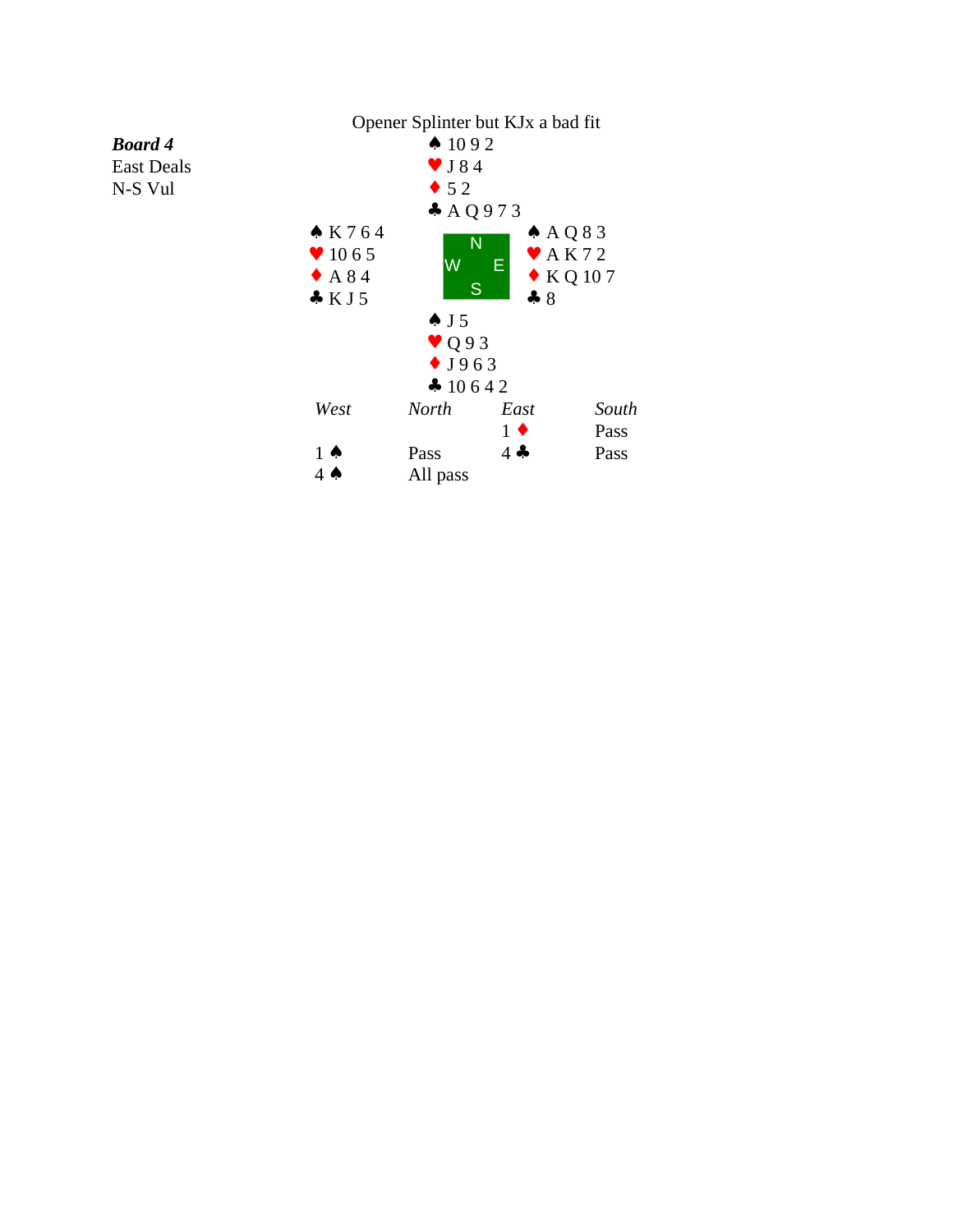

## *Board 5*

South Deals E-W Vul